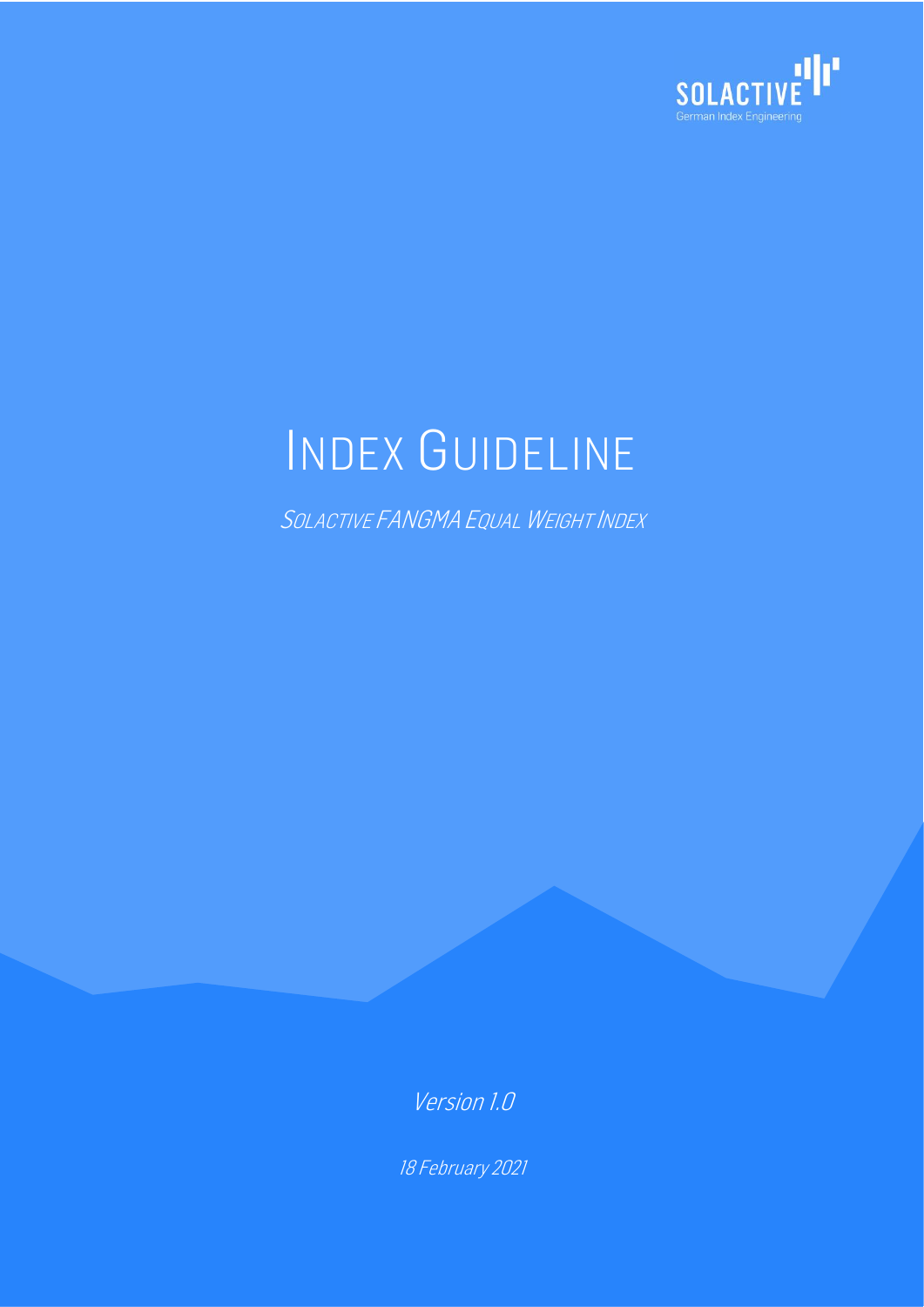### TABLE OF CONTENTS

|      | Introduction 33 |  |
|------|-----------------|--|
| 1.   |                 |  |
| 1.1. |                 |  |
| 1.2. |                 |  |
| 1.3. |                 |  |
| 1.4. |                 |  |
| 1.5. |                 |  |
| 2.   |                 |  |
| 2.1. |                 |  |
| 2.2. |                 |  |
| 2.3. |                 |  |
| 3.   |                 |  |
| 3.1. |                 |  |
| 3.2. |                 |  |
| 4.   |                 |  |
| 4.1. |                 |  |
| 4.2. |                 |  |
| 4.3. |                 |  |
| 4.4. |                 |  |
| 4.5. |                 |  |
| 4.6. |                 |  |
| 5.   |                 |  |
| 5.1. |                 |  |
| 5.2. |                 |  |
| 5.3. |                 |  |
| 5.4. |                 |  |
| 5.5. |                 |  |
| 6.   |                 |  |
|      |                 |  |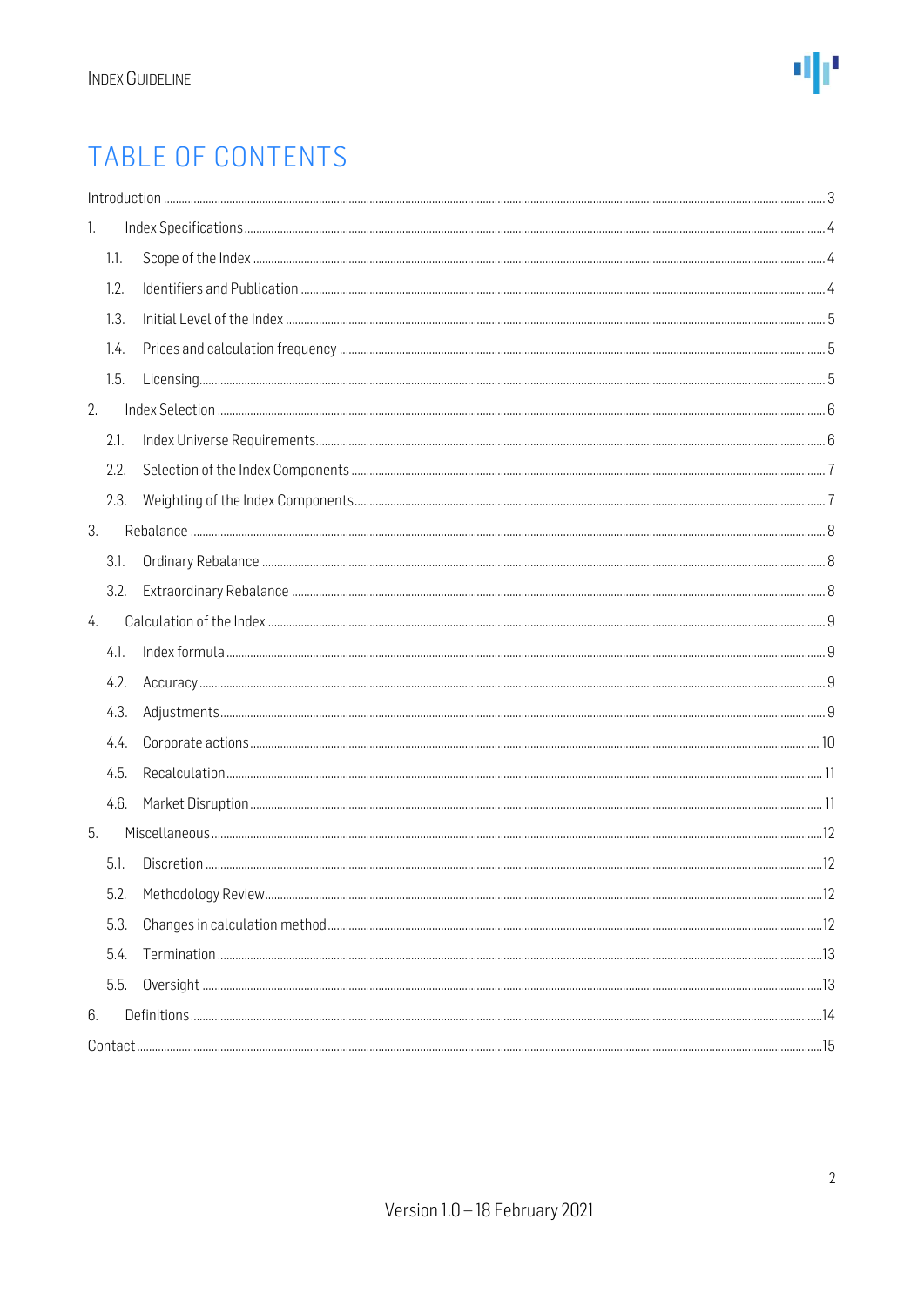### <span id="page-2-0"></span>INTRODUCTION

This document (the "GUIDELINE") is to be used as a quideline with regard to the composition, calculation and maintenance of the Solactive FANGMA Equal Weight Index (the "INDEX"). Any amendments to the rules made to the GUIDELINE are approved by the OVERSIGHT COMMITTEE specified in Section 5.5. The INDEX is owned, calculated, administered and published by Solactive AG ("SOLACTIVE") assuming the role as administrator (the "INDEX ADMINISTRATOR") under the Regulation (EU) 2016/1011 (the "BENCHMARK REGULATION" or "BMR"). The name "Solactive" is trademarked.

The text uses defined terms which are formatted with "SMALL CAPS". Such Terms shall have the meaning assigned to them as specified in Section 6 (Definitions).

The GUIDELINE and the policies and methodology documents referenced herein contain the underlying principles and rules regarding the structure and operation of the INDEX. SOLACTIVE does not offer any explicit or tacit guarantee or assurance, neither pertaining to the results from the use of the INDEX nor the level of the INDEX at any certain point in time nor in any other respect. SOLACTIVE strives to the best of its ability to ensure the correctness of the calculation. There is no obligation for SOLACTIVE – irrespective of possible obligations to issuers – to advise third parties, including investors and/or financial intermediaries, of any errors in the INDEX. The publication of the INDEX by SOLACTIVE does not constitute a recommendation for capital investment and does not contain any assurance or opinion of SOLACTIVE regarding a possible investment in a financial instrument based on this INDEX.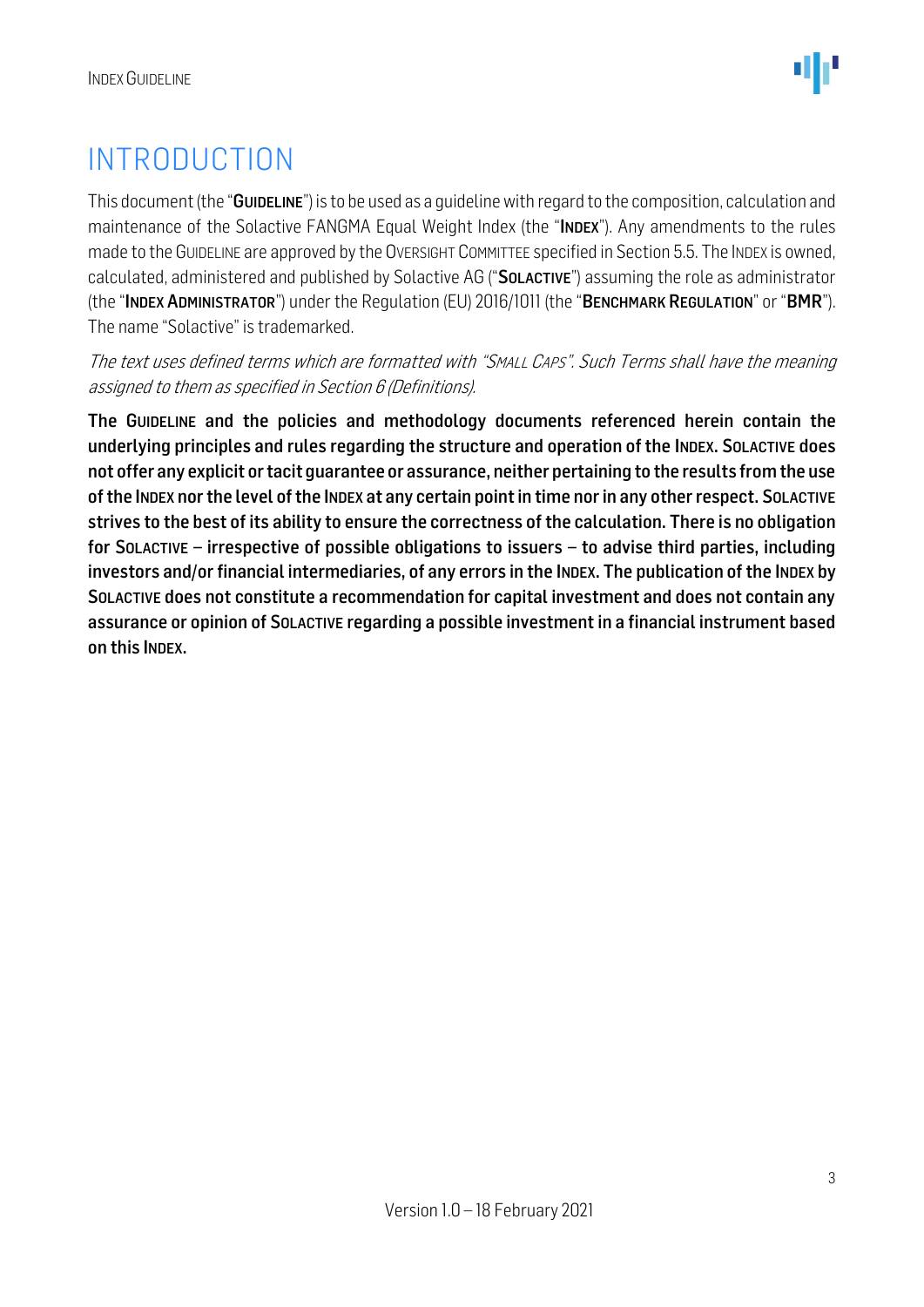### <span id="page-3-0"></span>1. INDEX SPECIFICATIONS

### <span id="page-3-1"></span>1.1. SCOPE OF THE INDEX

| Category                     | <b>Description</b>                                                                                               |  |  |  |
|------------------------------|------------------------------------------------------------------------------------------------------------------|--|--|--|
| Asset Class                  | Equity                                                                                                           |  |  |  |
| Strategy                     | Representation of the leading technology companies: Facebook,<br>Amazon, Alphabet, Netflix, Microsoft and Apple. |  |  |  |
| Regional Allocation          | <b>United States</b>                                                                                             |  |  |  |
| Rebalancing Fee              | $\overline{\phantom{0}}$                                                                                         |  |  |  |
| <b>Rebalancing Frequency</b> | Quarterly                                                                                                        |  |  |  |

### <span id="page-3-2"></span>1.2. IDENTIFIERS AND PUBLICATION

The INDEX is published under the following identifiers:

| <b>Name</b>                                | <b>ISIN</b>  | <b>Currency</b> | Type   | <b>RIC</b> | <b>BBG</b> ticker |
|--------------------------------------------|--------------|-----------------|--------|------------|-------------------|
| Solactive FANGMA Equal<br>Weight Index PR  | DE000SL0CL15 | CAD             | $PR*$  | .SFANGMAP  |                   |
| Solactive FANGMA Equal<br>Weight Index NTR | DE000SL0CL23 | CAD             | $NTR*$ | .SFANGMAN  |                   |
| Solactive FANGMA Equal<br>Weight Index GTR | DE000SL0CL31 | CAD             | $GTR*$ | .SFANGMAT  |                   |

\*PR, NTR, GTR means that the Index is calculated as price return, net total return and gross total return Index as described in the Equity Index Methodology, which is available on the SOLACTIVE website[: https://www.solactive.com/documents/equity-index-methodology/](https://www.solactive.com/documents/equity-index-methodology/)

The INDEX is published on the website of the INDEX ADMINISTRATOR [\(www.solactive.com\)](http://www.solactive.com/) and is, in addition, available via the price marketing services of Boerse Stuttgart GmbH and may be distributed to all of its affiliated vendors. Each vendor decides on an individual basis as to whether it will distribute or display the INDEX via its information systems.

Any publication in relation to the INDEX (e.g. notices, amendments to the GUIDELINE) will be available at the website of the INDEX ADMINISTRATOR: [https://www.solactive.com/news/announcements/.](https://www.solactive.com/news/announcements/)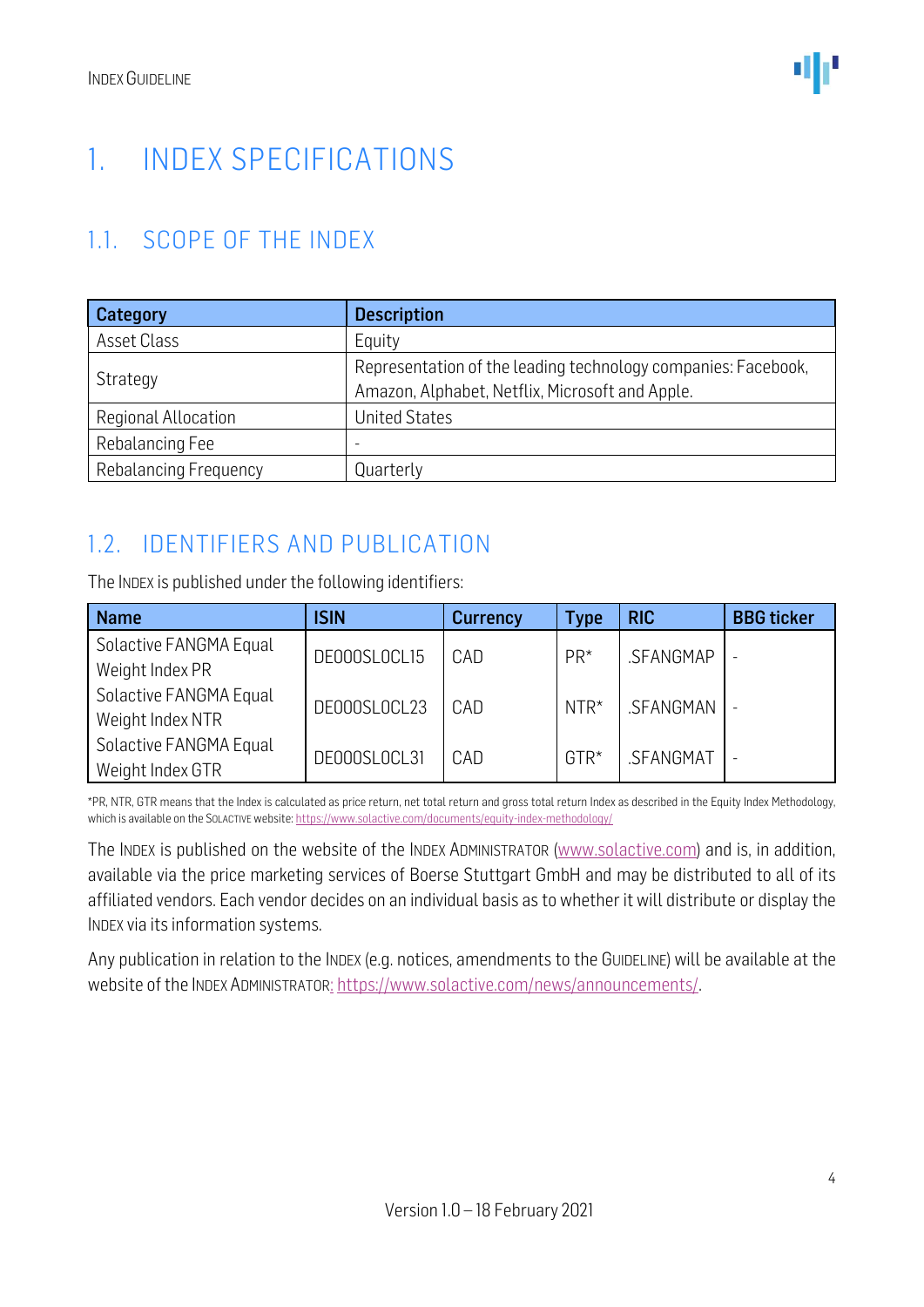

### <span id="page-4-0"></span>1.3. INITIAL LEVEL OF THE INDEX

The initial level of the INDEX on the 20/04/2012, the START DATE, is 1000.Historical values from the 18/02/2021, the LIVE DATE, will be recorded in accordance with Article 8 of the BMR. Levels of the INDEX published for a period prior to the LIVE DATE have been back-tested.

### <span id="page-4-1"></span>1.4. PRICES AND CALCULATION FREQUENCY

The level of the INDEX is calculated on each CALCULATION DAY from 3:30 p.m. to 10:50 p.m. CET based on the TRADING PRICES on the EXCHANGES on which the INDEX COMPONENTS are listed. TRADING PRICES of INDEX COMPONENTS not listed in the INDEX CURRENCY are converted using the current Intercontinental Exchange (ICE) spot foreign exchange rate. Should there be no current TRADING PRICE for an INDEXCOMPONENT, the later of: (i) the most recent CLOSING PRICE; or (ii) the last available TRADING PRICE for the preceding TRADING DAY is used in the calculation.

In addition to the intraday calculation a closing level of the INDEX for each CALCULATION DAY is also calculated. This closing level is based on the CLOSING PRICES for the INDEX COMPONENTS on the respective EXCHANGES on which the INDEX COMPONENTS are listed. The CLOSING PRICES of INDEX COMPONENTS not listed in the INDEX CURRENCY are converted using the 04:00 p.m. London time WM Fixing quoted by Reuters. If there is no 04:00 p.m. London time WM Fixing for the relevant CALCULATION DAY, the last available 04:00 p.m. London time WM Fixing will be used for the closing level calculation.

### <span id="page-4-2"></span>1.5. LICENSING

Licenses to use the INDEX as the underlying value for financial instruments, investment funds and financial contracts may be issued to stock exchanges, banks, financial services providers and investment houses by SOLACTIVE.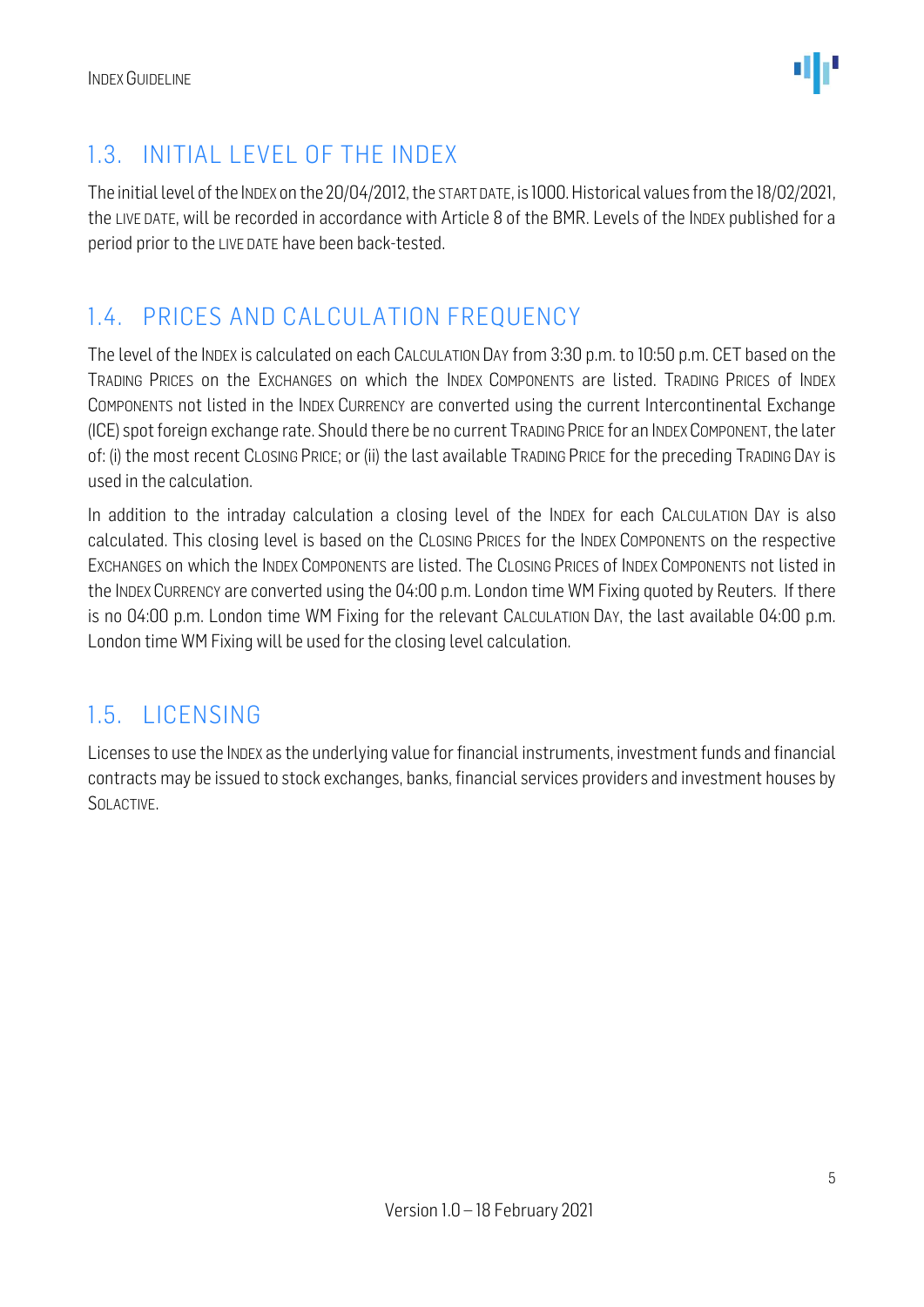### <span id="page-5-0"></span>2. INDEX SELECTION

On each SELECTION DAY, the INDEX ADMINISTRATOR will revise the composition of the INDEX.

In a first step, the INDEX ADMINISTRATOR determines the INDEX UNIVERSE in accordance with Section 2.1. The INDEX UNIVERSE comprises all those financial instruments which fulfill the INDEX UNIVERSE REQUIREMENTS (as specified in Section 2.1) and will constitute a starting pool from which the components of the INDEX will be selected. Based on this INDEX UNIVERSE, the new composition of the INDEX will be determined by applying the rules outlined in Section 2.2.

Each new INDEX COMPONENT will be assigned a weight as described in Section 2.3.

### <span id="page-5-1"></span>2.1. INDEX UNIVERSE REQUIREMENTS

The INDEX UNIVERSE is comprised of all financial instruments which fulfill the below requirements

#### (the "INDEX UNIVERSE REQUIREMENTS"):

- 1. Is a GBS INDEX COMPONENT of the of the Solactive GBS United States Large & Mid Cap USD Index PR (ISIN: DE000SLA4YB3), on a SELECTION DAY.
- 2. The following companies constituting the index static basket will be eligible for inclusion:
	- a. Facebook Inc.
	- b. Amazon Inc.
	- c. Alphabet Inc.
	- d. Netflix Inc.
	- e. Microsoft Corp.
	- f. Apple Inc.
- 3. Only one share class of each company is eligible for inclusion in the INDEX UNIVERSE. To avoid frequent changes between two share-classes of a company, INDEX ADMINISTRATOR applies a liquidity buffer rule:
	- a. If the company is currently included in the INDEX: The share class currently included in the INDEX will be eligible for the INDEX UNIVERSE if its minimum AVERAGE DAILY VALUE TRADED over the preceding 1-month and 6-month prior to and including the SELECTION DAY is at least 75% of the minimum AVERAGE DAILY VALUE TRADED over the preceding 1-month and 6-month prior to and including the SELECTION DAY of any other share class of the company.
	- b. If the company is currently not included in the INDEX: The share class with the highest minimumAVERAGE DAILY VALUE TRADED over the preceding 1-month and 6-month prior to and including the SELECTION DAY is included in the INDEX UNIVERSE.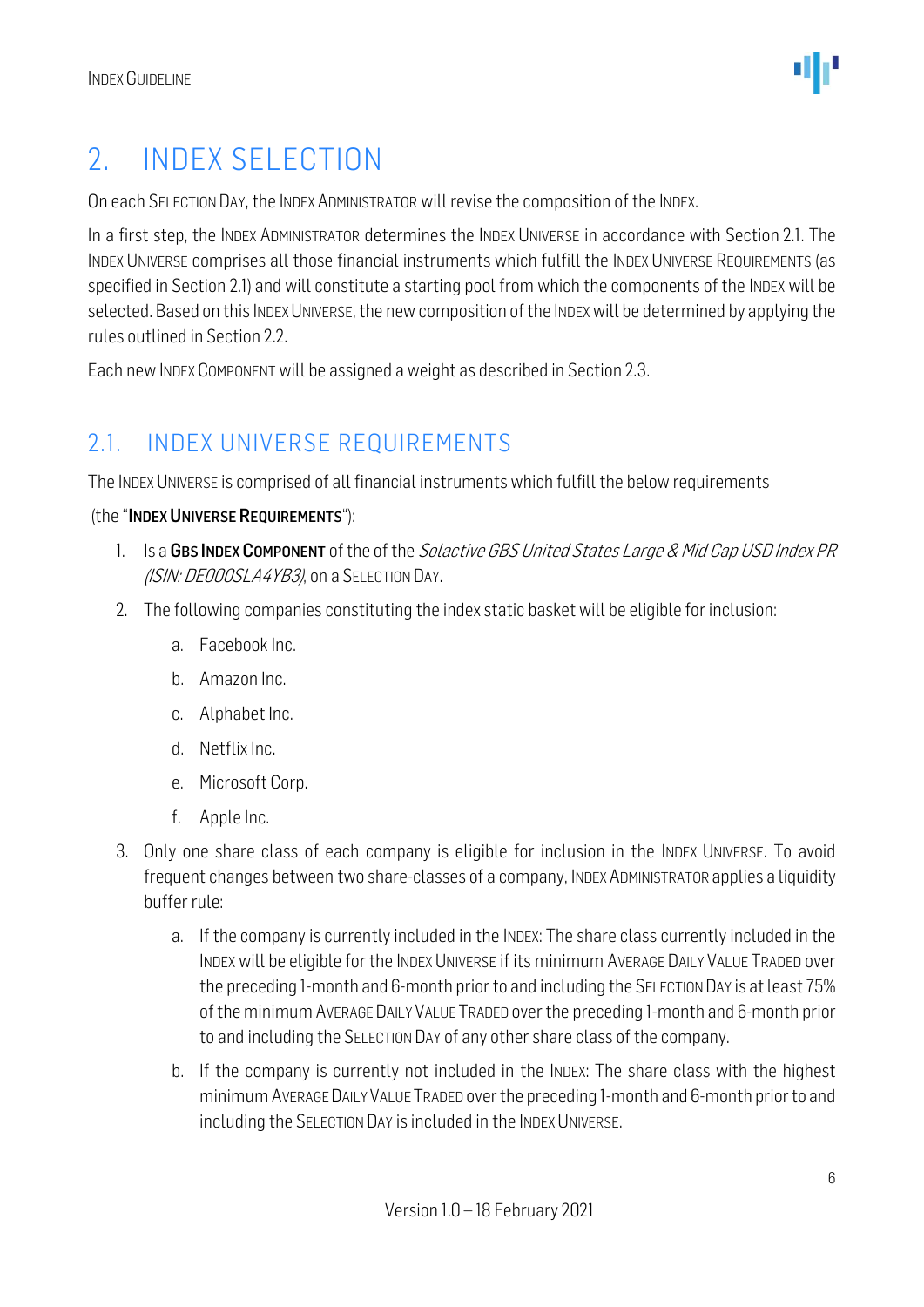

The determination of the INDEX UNIVERSE is fully rule-based and the INDEX ADMINISTRATOR cannot make any discretionary decisions.

#### <span id="page-6-0"></span>2.2. SELECTION OF THE INDEX COMPONENTS

Based on the INDEX UNIVERSE, the initial composition of the INDEX as well as any selection for an ordinary rebalance is determined on the SELECTION DAY in accordance with the following rules (the "INDEX COMPONENT REQUIREMENTS"):

1. All securities in the INDEX UNIVERSE are selected as INDEX COMPONENTS.

The selection of the INDEX COMPONENTS is fully rule-based and the INDEX ADMINISTRATOR cannot make any discretionary decision.

#### <span id="page-6-1"></span>2.3. WEIGHTING OF THE INDEX COMPONENTS

On each SELECTION DAY each INDEX COMPONENT is assigned an equal weight.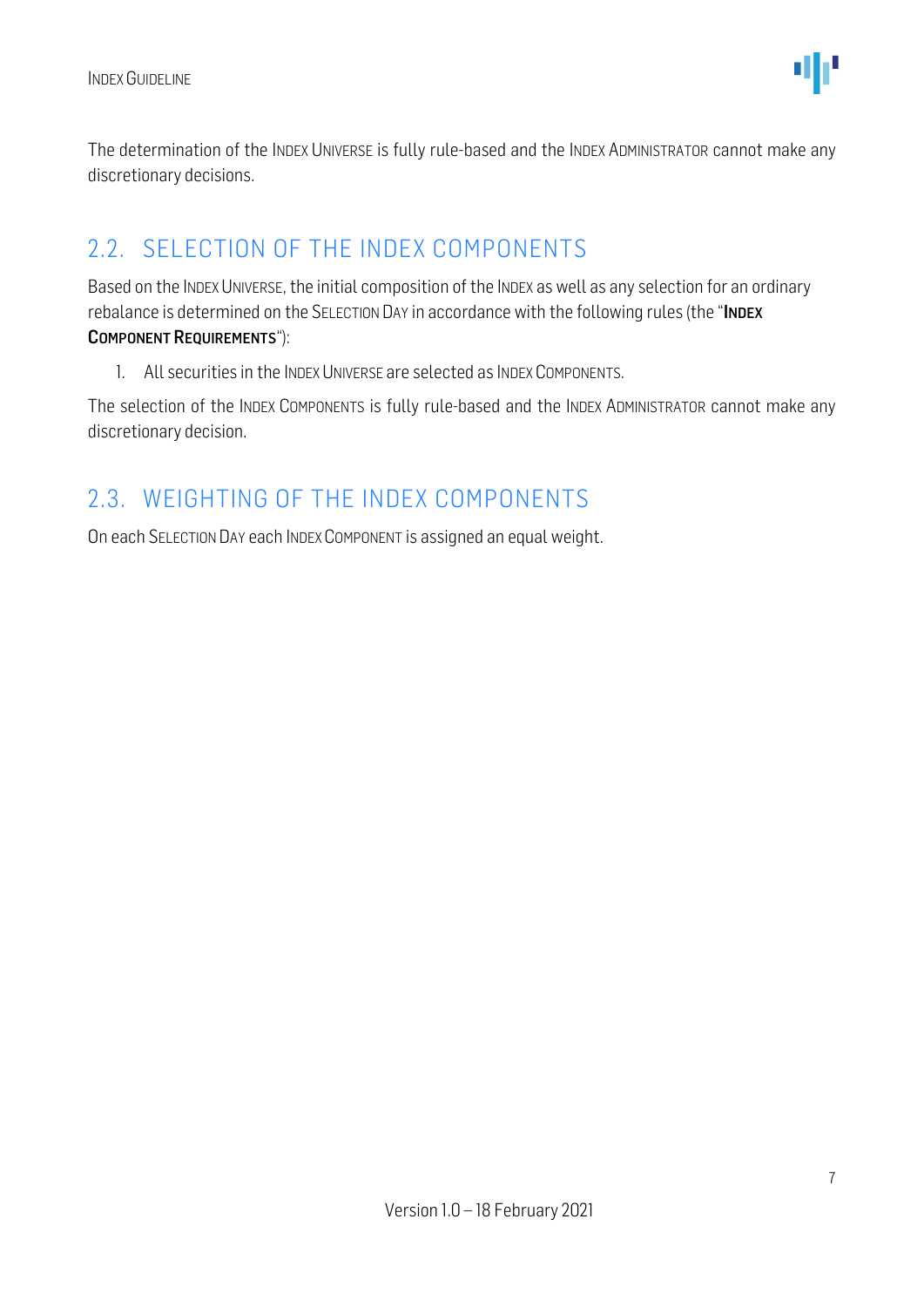### <span id="page-7-0"></span>3. REBALANCE

### <span id="page-7-1"></span>3.1. ORDINARY REBALANCE

In order to reflect the new selection of the INDEX COMPONENTS determined on the SELECTION DAY (in accordance with Section 2.1 and 2.2) the INDEX is adjusted on the REBALANCE DAY after CLOSE OF BUSINESS.

This is carried out by implementing the weights as determined on the SELECTION DAY.

For more information on the rebalance procedure please refer to the Equity Index Methodology, which is incorporated by reference and available on the Solactive website: <https://www.solactive.com/documents/equity-index-methodology/>

SOLACTIVE will publish any changes made to the INDEX COMPONENTS with sufficient notice before the REBALANCE DAY on the SOLACTIVE webpage under the section "Announcement", which is available at https://www.solactive.com/news/announcements/

#### <span id="page-7-2"></span>3.2. EXTRAORDINARY REBALANCE

The INDEX is not rebalanced extraordinarily.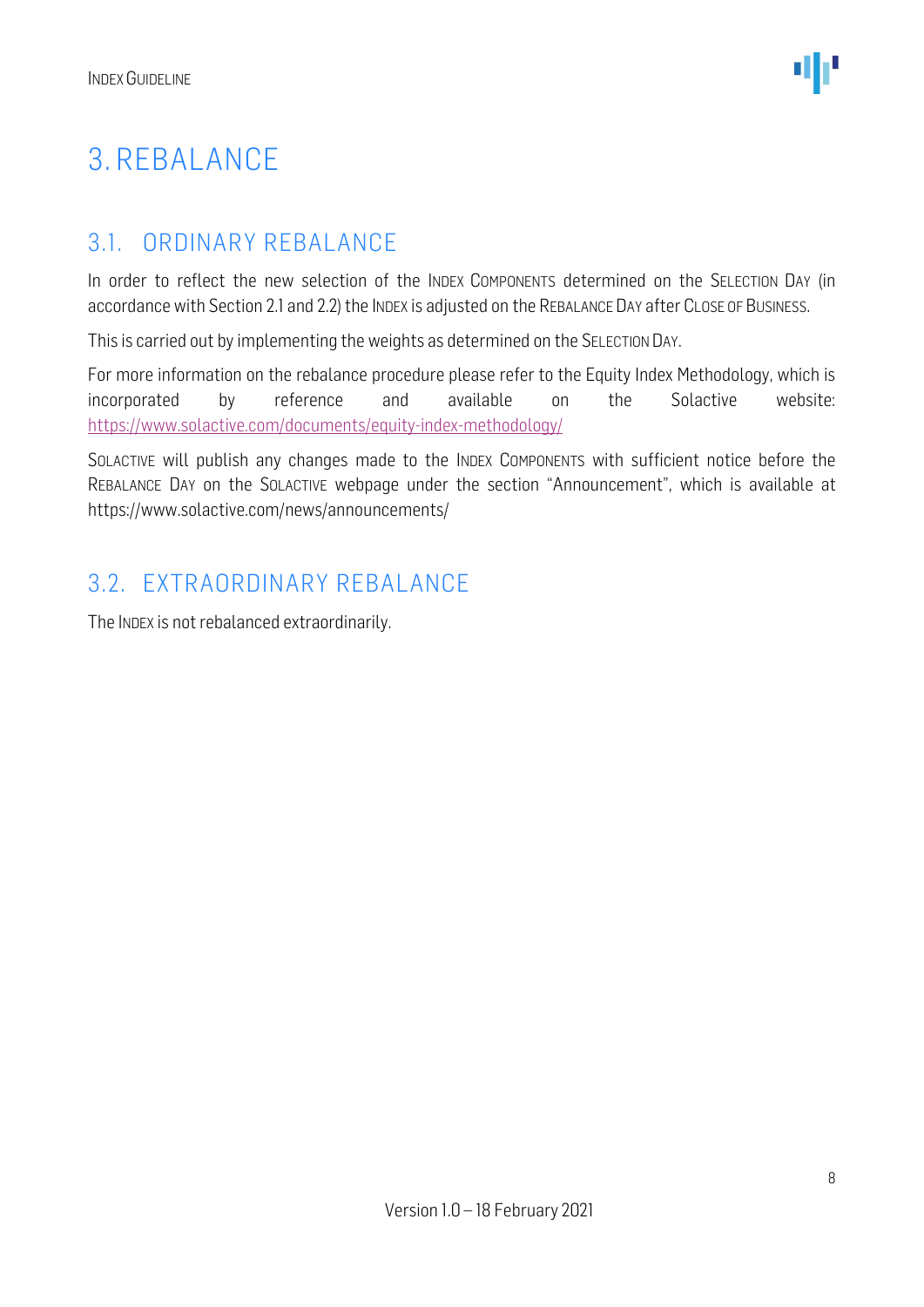### <span id="page-8-0"></span>4. CALCULATION OF THE INDEX

### <span id="page-8-1"></span>4.1. INDEX FORMULA

The INDEX is calculated as a price return, net total return and gross total return Index.

The calculation is performed according to the Equity Index Methodology, which is available on the SOLACTIVE website: [https://www.solactive.com/documents/equity-index-methodology/.](https://www.solactive.com/documents/equity-index-methodology/) The standard index formula stipulates that the level of the INDEX changes based on the change of the prices of its INDEX COMPONENTS taking into account their weight in the INDEX and any currency conversion in case the price of an INDEX COMPONENT is quoted in a currency other than the INDEX CURRENCY.

Any dividends or other distributions are reinvested back into the INDEX COMPONENT paying the dividend or other distribution at the opening of the effective date (the so called ex-date) of the payment of such dividend or other distribution.

A more detailed description of the mechanics of the index calculation formula can be found in the Equity Index Methodology under Section 1.2.

### <span id="page-8-2"></span>4.2. ACCURACY

The level of the INDEX will be rounded to two decimal places. Divisors will be rounded to six decimal places. TRADING PRICES and foreign exchange rates will be rounded to six decimal places.

### <span id="page-8-3"></span>4.3. ADJUSTMENTS

Under certain circumstances, an adjustment of the INDEXmay be necessary between two regular REBALANCE DAYS. Such adjustment has to be made if a corporate action (as specified in Section 4.4 below) in relation of an INDEX COMPONENT occurs. Such adjustment may have to be done in relation to an INDEX COMPONENT and/or may also affect the number of INDEX COMPONENTS and/or the weighting of certain INDEX COMPONENTS and will be made in compliance with the Solactive Equity Index Methodology, which is incorporated by reference and available on the SOLACTIVE website: [https://www.solactive.com/documents/equity-index-methodology/.](https://www.solactive.com/documents/equity-index-methodology/)

SOLACTIVE will announce the INDEX adjustment giving a notice period of at least two TRADING DAYS (with respect to the affected INDEX COMPONENT) on the SOLACTIVE website under the Section "Announcements", which is available at https://www.solactive.com/news/announcements/. The INDEX adjustments will be implemented on the effective day specified in the respective notice.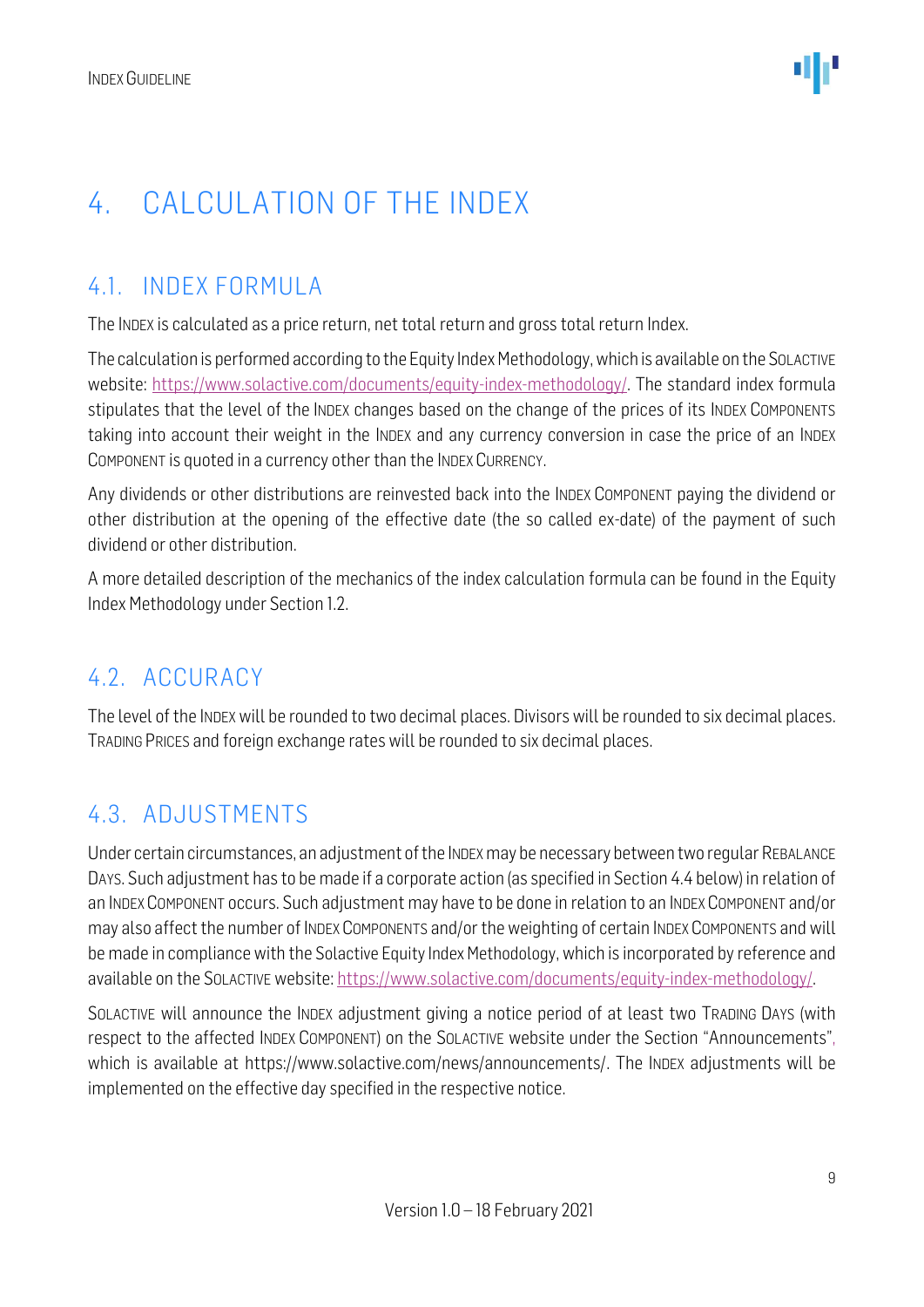### <span id="page-9-0"></span>4.4. CORPORATE ACTIONS

As part of the INDEX maintenance SOLACTIVE will consider various events – also referred to as corporate actions –which result in an adjustment to the INDEX between two regular REBALANCE DAYS. Such events have a material impact on the price, weighting or overall integrity of INDEX COMPONENTS. Therefore, they need to be accounted for in the calculation of the INDEX. Corporate actions will be implemented from the cum-day to the ex-day of the corporate action, so that the adjustment to the INDEX coincides with the occurrence of the price effect of the respective corporate action.

Adjustments to the INDEX to account for corporate actions will be made in compliance with the Equity Index Methodology, which is available on the SOLACTIVE website: [https://www.solactive.com/documents/equity](https://www.solactive.com/documents/equity-index-methodology/)[index-methodology/.](https://www.solactive.com/documents/equity-index-methodology/) This document contains for each corporate action a brief definition and specifies the relevant adjustment to the INDEX variables.

While SOLACTIVE aims at creating and maintaining its methodology for treatment of corporate actions as generic and transparent as possible and in line with regulatory requirements, it retains the right in accordance with the Equity Index Methodology to deviate from these standard procedures in case of any unusual or complex corporate action or if such a deviation is made to preserve the comparability and representativeness of the INDEX over time.

SOLACTIVE considers following, but not conclusive, list of corporate actions as relevant for INDEX maintenance:

- $\geq$  Cash Distributions (e.g. payment of a dividend)
- $>$  Stock distributions (e.g. payment of a dividend in form of additional shares)
- $>$  Stock distributions of another company (e.g. payment of a dividend in form of additional shares of another company (e.g. of a subsidiary))
- $>$  Share splits (company's present shares are divided and therefore multiplied by a given factor)
- $\geq$  Reverse splits (company's present shares are effectively merged)
- $>$  Capital increases (such as issuing additional shares)
- $>$  Share repurchases (a company offer its shareholders the option to sell their shares to a fixed price)
- $>$  Spin-offs (the company splits its business activities into two or more entities and distributes new equity shares in the created entities to the shareholders of the former entity)
- $>$  Mergers & Acquisitions (transaction in which the ownership of a company (or other business organizations) are transferred or consolidated with other entities, e.g. fusion of two or more separate companies into one entity)
- $\geq$  Delistings (company's shares are no longer publicly traded at a stock exchange)
- $\geq$  Nationalization of a company (effective control of a legal entity is taken over by a state)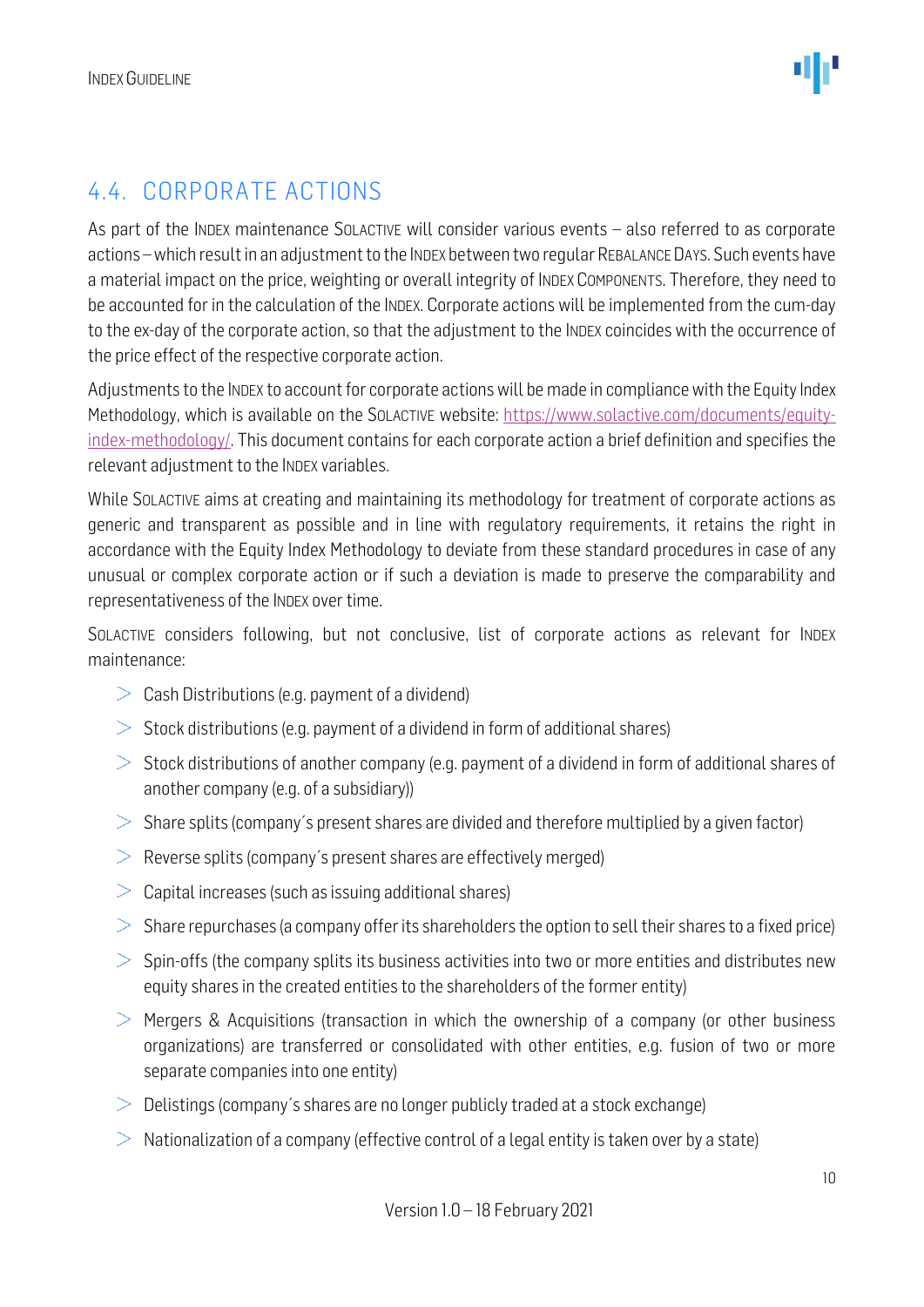$>$  Insolvency

### <span id="page-10-0"></span>4.5. RECALCULATION

SOLACTIVE makes the greatest possible efforts to accurately calculate and maintain its indices. However, errors in the determination process may occur from time to time for variety reasons (internal or external) and therefore, cannot be completely ruled out. SOLACTIVE endeavors to correct all errors that have been identified within a reasonable period of time. The understanding of "a reasonable period of time" as well as the general measures to be taken are generally depending on the underlying and is specified in the Solactive Correction Policy, which is incorporated by reference and available on the SOLACTIVE website: [https://www.solactive.com/documents/correction-policy/.](https://www.solactive.com/documents/correction-policy/)

#### <span id="page-10-1"></span>4.6. MARKET DISRUPTION

In periods of market stress SOLACTIVE calculates its indices following predefined and exhaustive arrangements as described in the Solactive Disruption Policy, which is incorporated by reference and available on the SOLACTIVE website: [https://www.solactive.com/documents/disruption-policy/.](https://www.solactive.com/documents/disruption-policy/) Such market stress can arise due to a variety of reasons, but generally results in inaccurate or delayed prices for one or more INDEXCOMPONENTS. The determination of the INDEXmay be limited or impaired at times of illiquid or fragmented markets and market stress.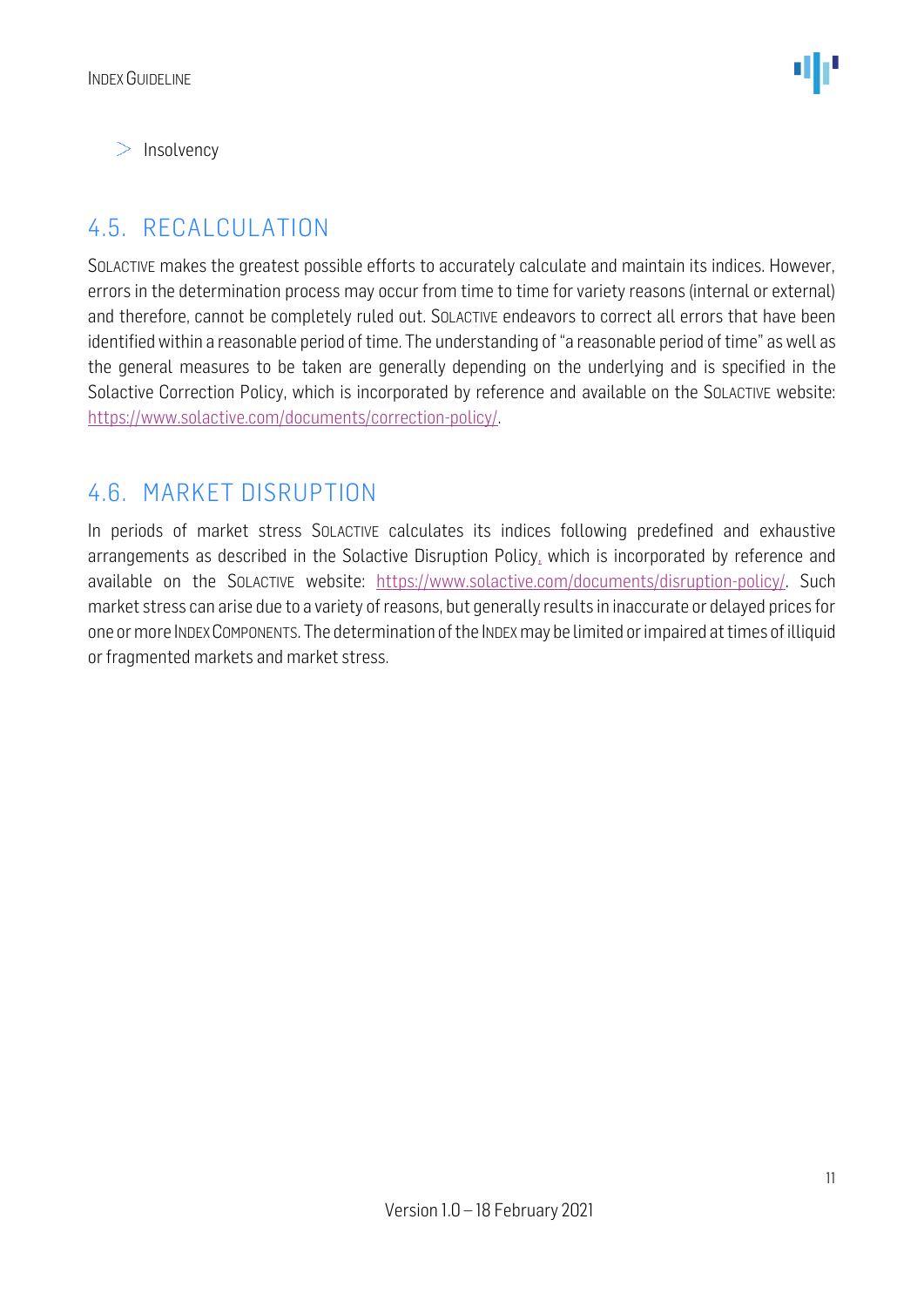### <span id="page-11-0"></span>5. MISCELLANEOUS

### <span id="page-11-1"></span>5.1. DISCRETION

Any discretion which may need to be exercised in relation to the determination of the INDEX (for example the determination of the INDEX UNIVERSE (if applicable), the selection of the INDEX COMPONENTS (if applicable) or any other relevant decisions in relation to the INDEX) shall be made in accordance with strict rules regarding the exercise of discretion or expert judgement.

#### <span id="page-11-2"></span>5.2. METHODOLOGY REVIEW

The methodology of the INDEX is subject to regular review, at least annually. In case a need of a change of the methodology has been identified within such review (e.g. if the underlying market or economic reality has changed since the launch of the INDEX, i.e. if the present methodology is based on obsolete assumptions and factors and no longer reflects the reality as accurately, reliably and appropriately as before), such change will be made in accordance with the Solactive Methodology Policy, which is incorporated by reference and available on the SOLACTIVE website: [https://www.solactive.com/documents/methodology-policy/.](https://www.solactive.com/documents/methodology-policy/)

Such change in the methodology will be announced on the SOLACTIVE website under the Section "Announcement", which is available at https://www.solactive.com/news/announcements/. The date of the last amendment of this INDEX is contained in this GUIDELINE.

### <span id="page-11-3"></span>5.3. CHANGES IN CALCULATION METHOD

The application by the INDEX ADMINISTRATOR of the method described in this document is final and binding. The INDEXADMINISTRATOR shall apply the method described above for the composition and calculation of the INDEX. However, it cannot be excluded that the market environment, supervisory, legal and financial or tax reasons may require changes to be made to this method. The INDEX ADMINISTRATOR may also make changes to the terms and conditions of the INDEX and the method applied to calculate the INDEX that it deems to be necessary and desirable in order to prevent obvious or demonstrable error or to remedy, correct or supplement incorrect terms and conditions. The INDEX ADMINISTRATOR is not obliged to provide information on any such modifications or changes. Despite the modifications and changes, the INDEX ADMINISTRATOR will take the appropriate steps to ensure a calculation method is applied that is consistent with the method described above.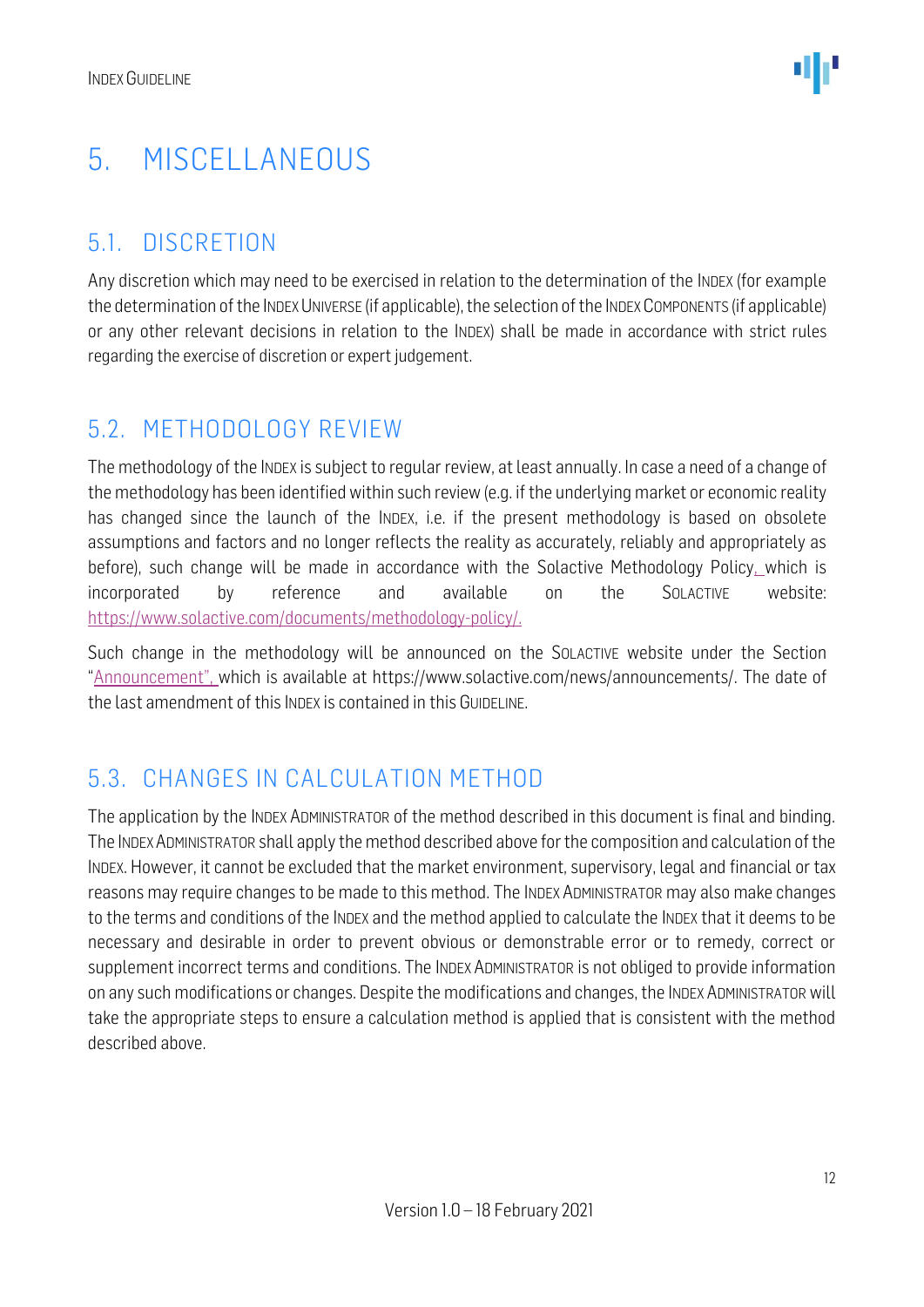

### <span id="page-12-0"></span>5.4. TERMINATION

SOLACTIVE makes the greatest possible efforts to ensure the resilience and continued integrity of its indices over time. Where necessary, SOLACTIVE follows a clearly defined and transparent procedure to adapt Index methodologies to changing underlying markets (see Section 5.2 "Methodology Review") in order to maintain continued reliability and comparability of the indices. Nevertheless, if no other options are available the orderly cessation of the INDEX may be indicated. This is usually the case when the underlying market or economic reality, which an index is set to measure or to reflect, changes substantially and in a way not foreseeable at the time of inception of the index, the index rules, and particularly the selection criteria, can no longer be applied coherently or the index is no longer used as the underlying value for financial instruments, investment funds and financial contracts.

SOLACTIVE has established and maintains clear guidelines on how to identify situations in which the cessation of an index is unavoidable, how stakeholders are to be informed and consulted and the procedures to be followed for a termination or the transition to an alternative index. Details are specified in the Solactive Termination Policy, which is incorporated by reference and available on the SOLACTIVE website: [https://www.solactive.com/documents/termination-policy/.](https://www.solactive.com/documents/termination-policy/)

### <span id="page-12-1"></span>5.5. OVERSIGHT

An oversight committee composed of staff from SOLACTIVE and its subsidiaries (the "OVERSIGHT COMMITTEE") is responsible for decisions regarding any amendments to the rules of the INDEX. Any such amendment, which may result in an amendment of the GUIDELINE, must be submitted to the OVERSIGHT COMMITTEE for prior approval and will be made in compliance with the [Methodology](http://methodology/) Policy, which is available on the SOLACTIVE website: [https://www.solactive.com/documents/methodology-policy/.](https://www.solactive.com/documents/methodology-policy/)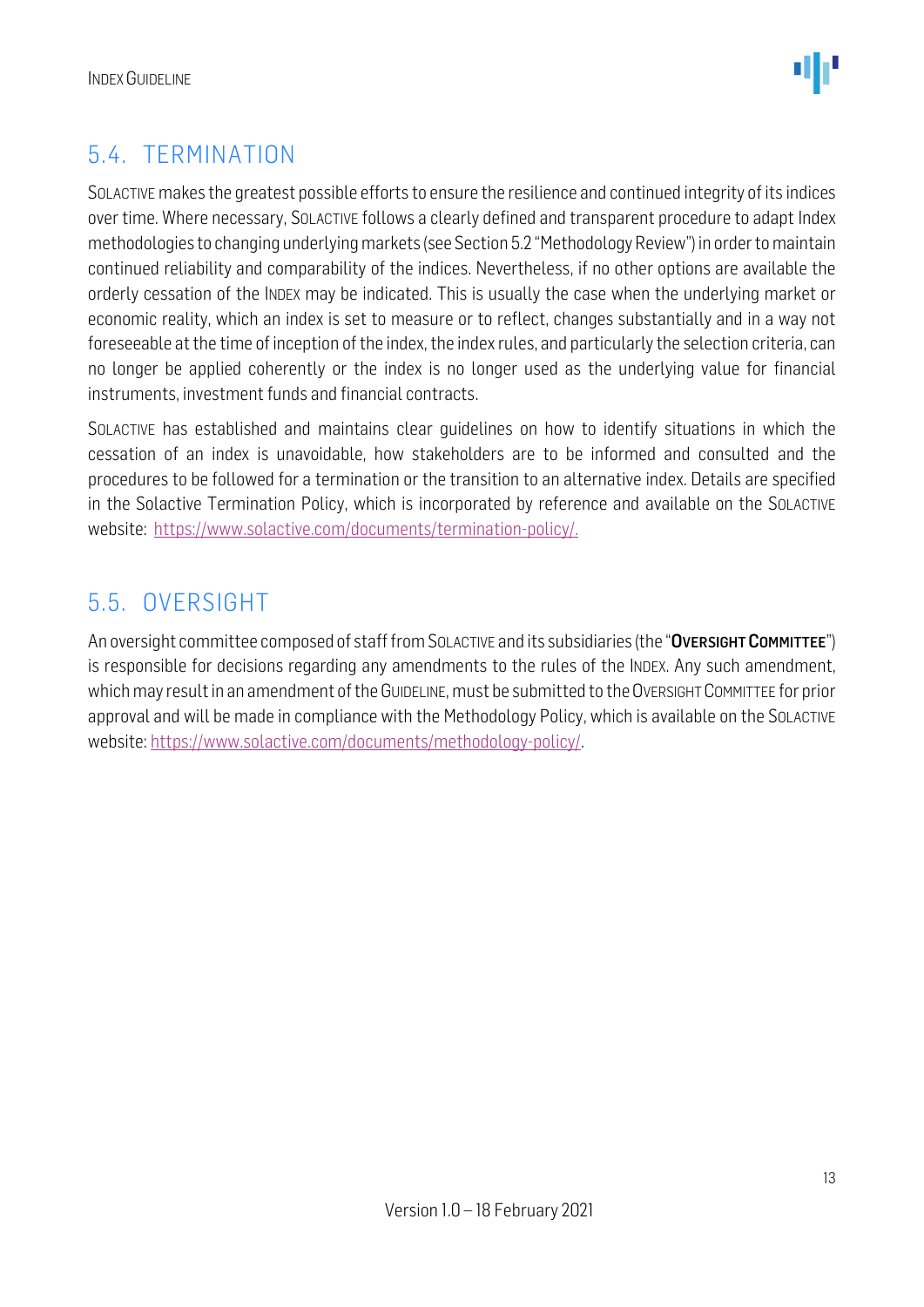### <span id="page-13-0"></span>6. DEFINITIONS

"AVERAGE DAILY VALUE TRADED" means, in respect of an INDEX COMPONENT, the sum of DAILY VALUE TRADED over the specified period divided by the number of TRADING DAYS that fall in the specified period.

"BENCHMARK REGULATION" shall have the meaning as defined in Section "Introduction".

"BMR" shall have the meaning as defined in Section "Introduction".

"BUSINESS DAY" is every weekday from Monday to Friday.

"CALCULATION DAY" is every weekday from Monday to Friday.

"CLOSE OF BUSINESS" is the calculation time of the closing level of the INDEX as outlined in Section 1.4.

The "CLOSING PRICE" in respect of an INDEX COMPONENT and a TRADING DAY is a security's final regular-hours TRADING PRICE published by the EXCHANGE and determined in accordance with the EXCHANGE regulations. If the EXCHANGE has no or has not published a CLOSING PRICE in accordance with the EXCHANGE rules for an INDEX COMPONENT, the last TRADING PRICE will be used.

"DAILY VALUE TRADED" means, in respect of an INDEX COMPONENT and a TRADING DAY, the product of (i) the CLOSING PRICE of such INDEX COMPONENT and (ii) the volume traded (measured as a number of shares) of such INDEX COMPONENT on the EXCHANGE during such TRADING DAY.

"EXCHANGE" is with respect to the INDEX and every INDEX COMPONENT, the respective exchange where the INDEX COMPONENT has its listing as determined in accordance with the rules in Section 2.

"GBS INDEX UNIVERSE" is the INDEX UNIVERSE as defined in the quideline of the SOLACTIVE Global Benchmark Series [\(https://solactive.com/downloads/Guideline-Solactive-GBS-Benchmark-Series.pdf\)](https://solactive.com/downloads/Guideline-Solactive-GBS-Benchmark-Series.pdf) for the for the GBS Index specified in Section 2.1.

"GBS INDEX COMPONENT" is each security reflected in the GBS Index specified in Section 2.1.

"GUIDELINE" shall have the meaning as defined in Section "Introduction".

"INDEX" shall have the meaning as defined in Section "Introduction".

"INDEX ADMINISTRATOR" shall have the meaning as defined in Section "Introduction".

"INDEX COMPONENT" is each security reflected in the INDEX.

"INDEX COMPONENT REQUIREMENTS" shall have the meaning as defined in Section 2.2.

"INDEX CURRENCY" is the currency specified in the column "Currency" in the table in Section 1.2.

"INDEX UNIVERSE REQUIREMENTS" shall have the meaning as defined in Section 2.1.

"INDEX UNIVERSE" is the sum of all financial instruments which fulfill the INDEX UNIVERSE REQUIREMENTS.

"LIVE DATE" shall have the meaning as defined in Section 1.3.

"OVERSIGHT COMMITTEE" shall have the meaning as defined in Section 5.5.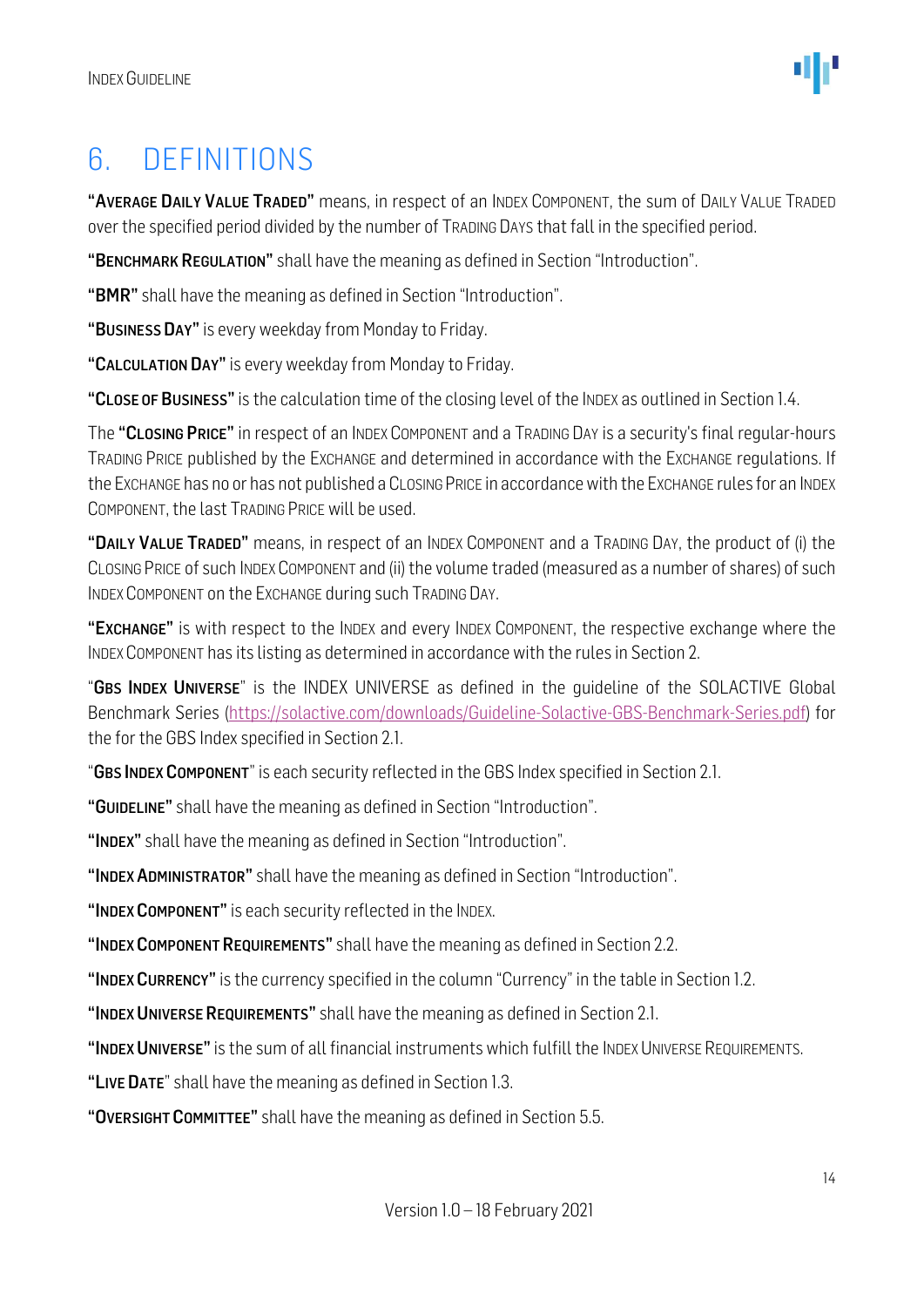"REBALANCE DAY" is the third Friday in January, April, July and October. If that day is not a TRADING DAY the REBALANCE DAY will be the immediately following TRADING DAY.

"SELECTION DAY" is 5 BUSINESS DAYS before the REBALANCE DAY, disregarding any potential change of the REBALANCE DAY.

"SOLACTIVE" shall have the meaning as defined in Section "Introduction".

"START DATE" shall have the meaning as defined in Section 1.3.

"TRADING DAY" is with respect to an INDEX COMPONENT included in the INDEX at the REBALANCE DAY and every INDEXCOMPONENT included in the INDEX at the CALCULATION DAY immediately following the REBALANCE DAY (for clarification: this provision is intended to capture the TRADING DAYS for the securities to be included in the INDEX as new INDEX COMPONENTS with close of trading on the relevant EXCHANGE on the REBALANCE DAY) a day on which the relevant EXCHANGE is open for trading (or a day that would have been such a day if a market disruption had not occurred), excluding days on which trading may be ceased prior to the scheduled EXCHANGE closing time and days on which the EXCHANGE is open for a scheduled shortened period. The INDEX ADMINISTRATOR is ultimately responsible as to whether a certain day is a TRADING DAY.

The "TRADING PRICE" in respect of an INDEX COMPONENT and a TRADING DAY is the most recent published price at which the INDEX COMPONENT was traded on the respective EXCHANGE.